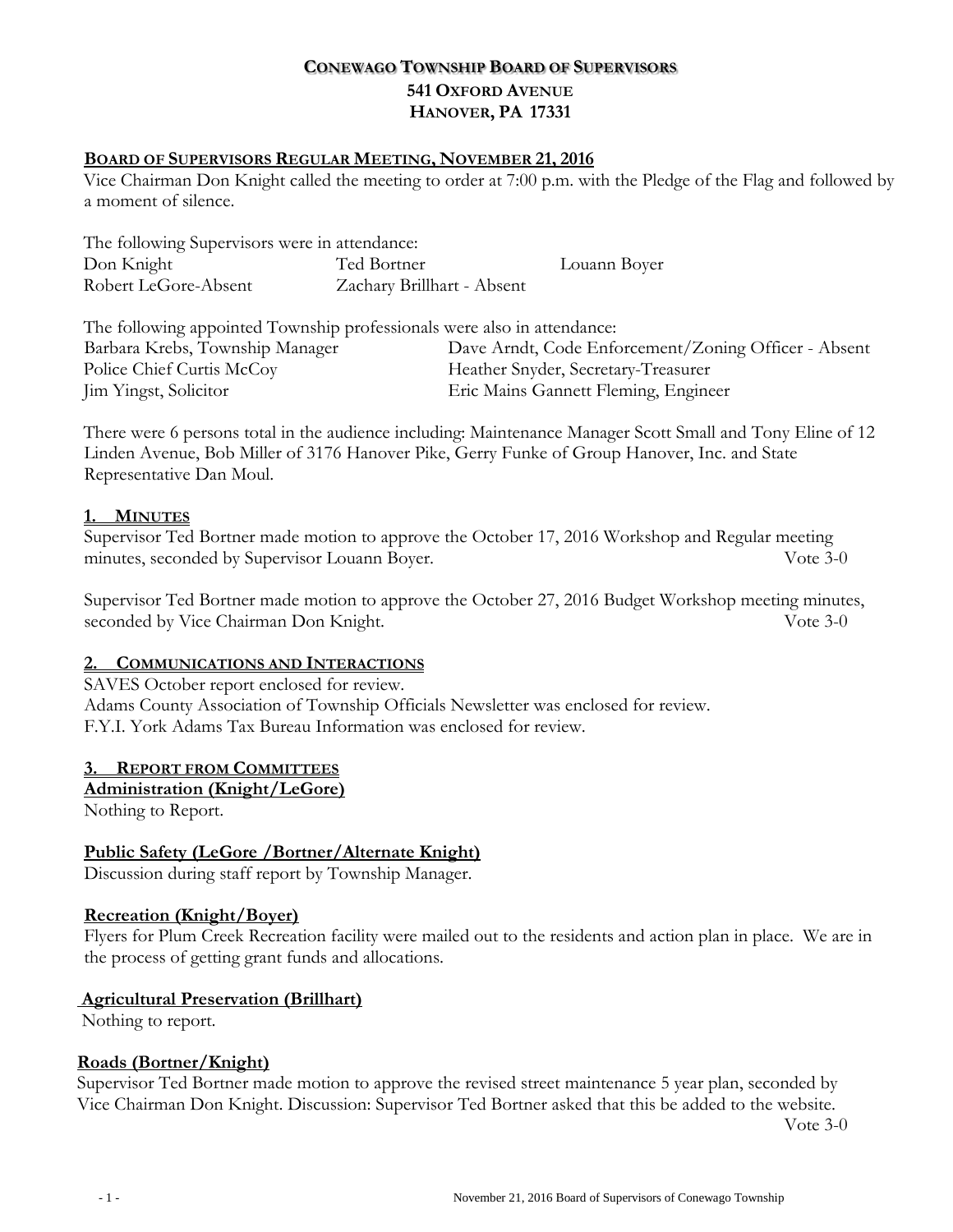## **Pension Board (Bortner)**

Supervisor Ted Bortner discussed the Township pension falling into the 96% percentile for funding, that the Township holds quarterly meetings and everyone is welcomed to attend those meetings.

### **4. REPORT FROM SECRETARY-TREASURER**

Supervisor Ted Bortner made motion to approve the Secretary/Treasurer's Report, seconded by Supervisor Louann Boyer. Vote 3-0

Supervisor Ted Bortner made motion to approve payment of prepaid bills and all invoices noted on the report for November 2016. Supervisor Louann Boyer seconded the motion. Vote 3-0

### **5. PUBLIC COMMENT**

Bob Miller from 3176 Hanover Pike asked the Board to consider sending a letter to the County Board of Elections on behalf of the voting process and long lines at SAVES, he personally reached out to the County Board.

Bob Miller from 3176 Hanover Pike asked the Board about the Plum Creek Recreation Facility Fund and how that money was being used? Supervisor Ted Bortner responded by the money that was in the recreation fund was used to purchase the land. The Township is funding the maintenance on the park grounds. The Township Code Section 135-48 we have the right to take land from the developer's for recreation purposes or money in lieu of the property. The Township will develop the park as money allows.

Bob Miller from 3176 Hanover Pike had concerns about the Stormwater implementation and how the half million dollars in the budget will be spent. Discussion from Supervisor Ted Bortner on the background of Stormwater and the mandates that the Township has coming their way and how are we going to manage this. Stormwater has always been part of the General Fund and we have broken this section out to its own budget. An Advisory committee was established and was active in the implementation and process to implement and comply with Stormwater.

Also Bob Miller from 3176 Hanover Pike would like to see the committee members listed on the website.

State Representative Dan Moul had questions and concerns on the Stormwater Budget and the half million dollars budget. Discussion Supervisor Ted Bortner advised that the advertisement of the budget for public display will be tonight and will be available to review the line items of the budget starting November 23, 2016. The Ordinance will be approved during the Reorganization meeting. Township Manager Barbara Krebs invited him to come to the Township office and she would review the budget.

# **6. REPORTS FROM DEPARTMENTS**

### **Police**

Police Report for October was prepared in the packet.

Thank you letter received from Ms. Jen Selby thanking Officer Michael Bailey for his assistance with a police incident.

Chief Curtis McCoy participated in Northern York School District Junior Achievement program.

Chief Curtis McCoy thanked Myers Meat Market for donating packing paper to the Police Department.

Full Evidence Inventory to be completed.

Halloween Trick-or-Treat nights were a success and Supervisor Zach Brillhart rode along with Chief Curtis McCoy for the evening.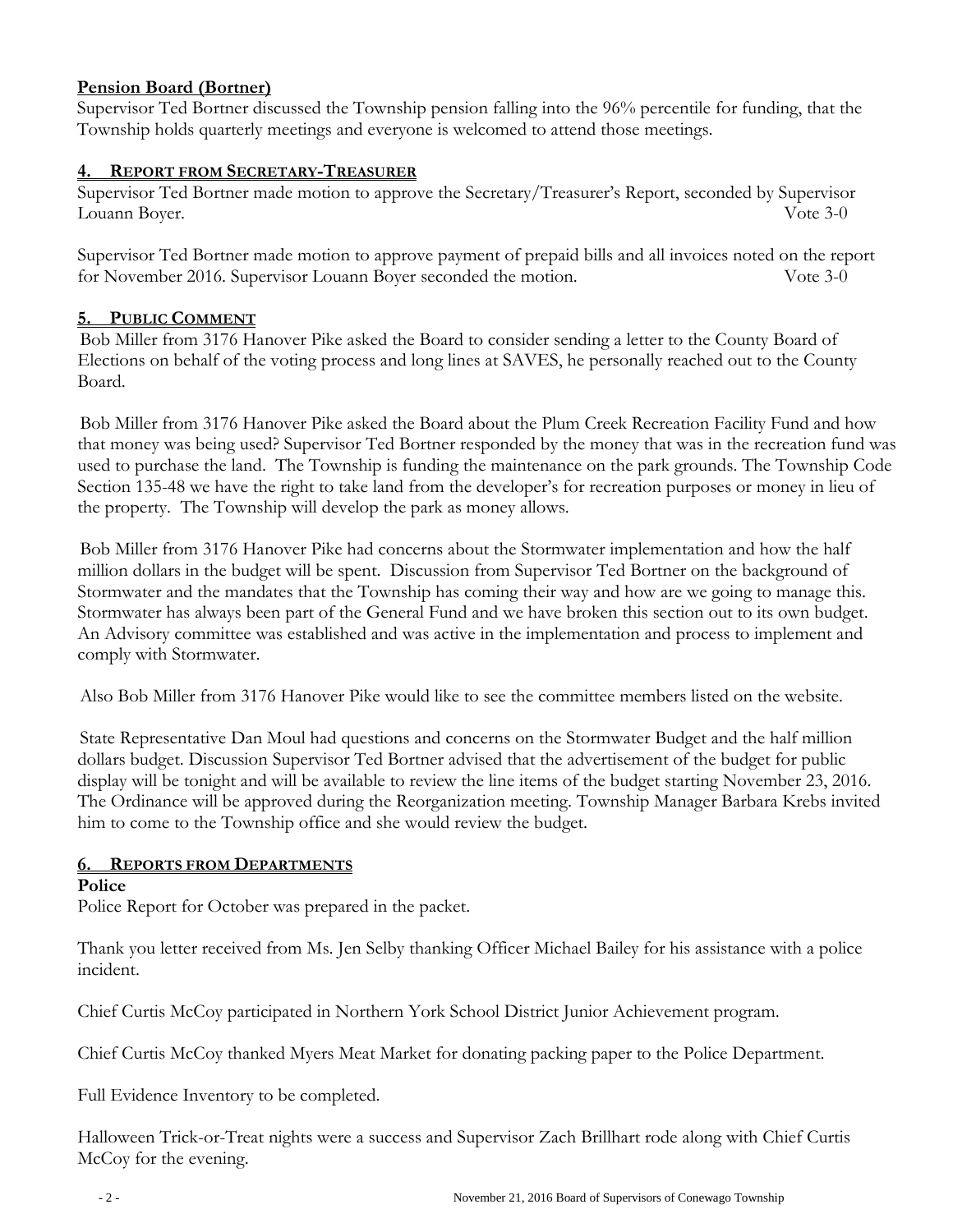### **Township Solicitor Yingst**

Solicitor Jim Yingst advised the Board that the Township has not yet been paid for the tear down of the barn at the Rec park and that a judgement has been filed in Schuylkill county.

Solicitor Jim Yingst has been working with the Township Engineer Eric Mains on preparing the Stormwater Ordinance.

### **Township Manager**

Manager Barbara Krebs gave an update on her monthly staff report.

Supervisor Ted Bortner made motion to approve advertising for the 2017 Budget Public Display November 23, 2016 to December 8, 2016, seconded by Supervisor Louann Boyer. Vote 3-0

Supervisor Ted Bortner made motion to approve the Plum Creek Scope of Work Phase I, seconded by Supervisor Louann Boyer. Vote 3-0

The Stormwater Management meeting held at SAVES on November 15, 2016 was well attended.

Supervisor Ted Bortner made motion to approve Resolution 2016-Q to enter into an agreement with M&T Bank for Trust Services and to ratify the actions of the Township Manager, seconded by Supervisor Louann Boyer.

Vote 3-0

### **Township Engineer (Eric Mains, Gannett Flemming, Inc.)**

Engineer Eric Mains gave a review of his Engineer Report for November 2016.

Supervisor Bortner asked the Engineer to look into stripping and cat tracks to follow up with PennDot regarding the intersection at Rt. 116/W. Elm Ave.

# **Wetzel Drive** -

Supervisor Ted Bortner made motion to ratify the actions of the Township Manager approving contract change order no. 1 which reduces the construction contract total to \$251,548.27 reflecting both final quantities installed and an adjustment to the pavement milling limits, seconded by Supervisor Louann Boyer. Vote 3-0

Supervisor Ted Bortner made motion to issue final payment to Conewago Enterprises, Inc. for the Wetzel Drive reconstruction project, in the amount of \$251,548.27, pending submission for all relevant close out and project completion documents, seconded by Supervisor Ted Bortner. Vote 3-0

### **Trone Rental -**

Supervisor Ted Bortner made motion to ratify the action of the Township Manager authorizing the Engineer to review the completed improvements pursuant to the Bond Release Request, seconded by Supervisor Louann Boyer. Vote 3-0

Supervisor Ted Bortner made motion to release the Public Improvement Bonding for the 209 Linden Avenue Project, in the amount of \$24,186.25, pending resolution of the Township Engineer's review letter, dated November 9, 2016, seconded by Supervisor Louann Boyer. Vote 3-0

# **T. Baird McIlvain** -

Supervisor Louann Boyer made motion to grant an extension for approval/recording to February 20, 2017 for the T. Baird McIlvain Company Subdivision Plan, seconded by Supervisor Ted Bortner. Vote 3-0

# **7. CODE ENFORCEMENT**